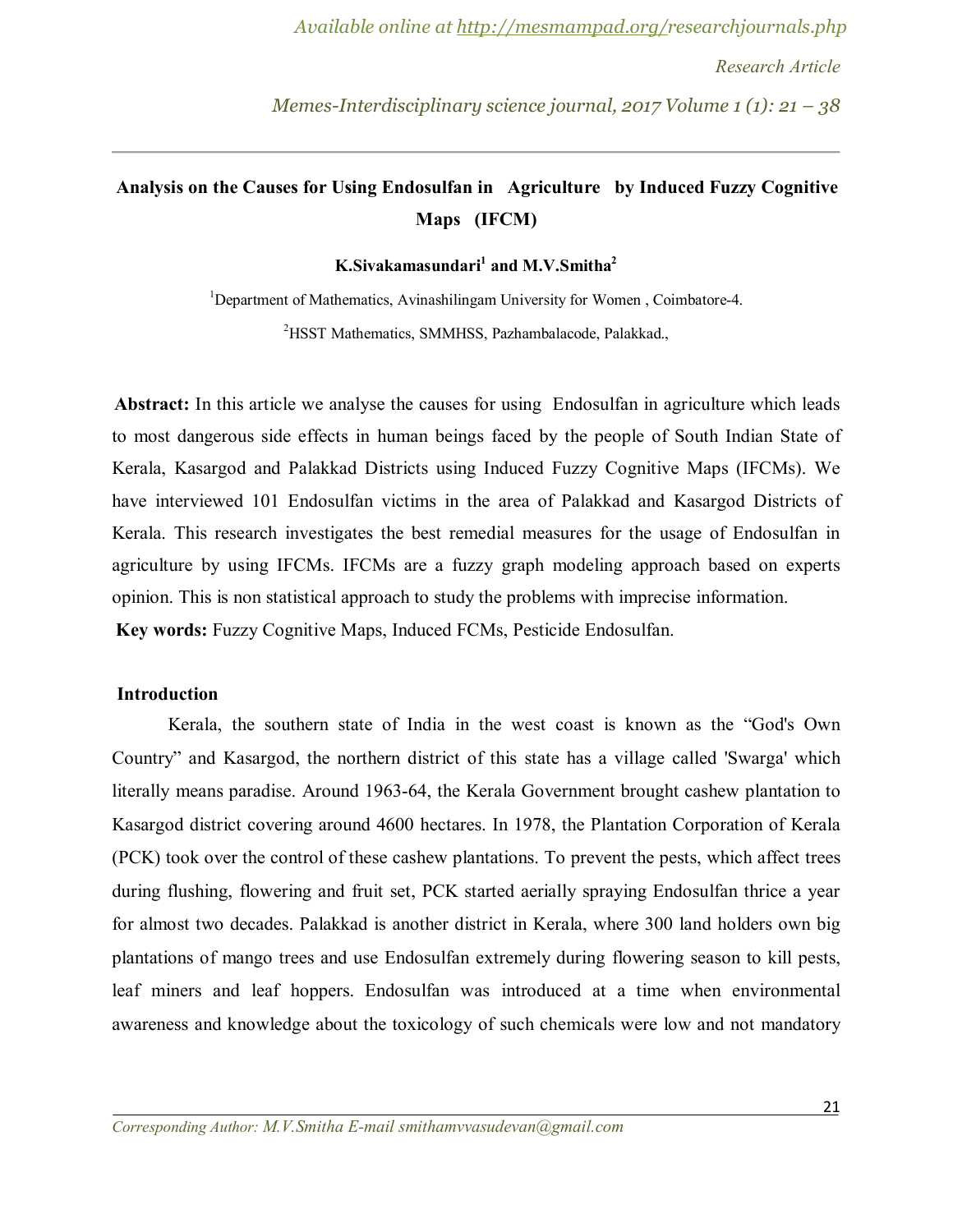as per national laws. Then slowly farmers started using Endosulfan to control the pests in vegetables, fruits, and paddy, cotton, tea, coffee, tobacco and timber crops.

Endosulfan is an organo chlorine insecticide. Its chemical formula is  $C_9H_6C_{16}O_3S$ . Endosulfan exists as colourless crystals. Tehnically Endosulfan is a mixture of two isomers-alpha- Endosulfan and beta – Endosulfan in the ratio 7:3.





# **T. Sruthi in 2016 and 2006**

T.Sruthi of Kasargod has been suffering from physical disability due to the after affects of insecticide sum-acaricide, Endosulfan. She has succeeded in getting admission into homeopathic medical college at Bengaluru. Chief Minister of Kerala declared to give 4 lakhs for her studies.

#### **Fuzzy Cognitive Maps**

Fuzzy models are mathematical tools introduced by Zadeh (1965). Later Politician scientist Axelord (1976) used this fuzzy model Cognitive Map (CM) to study decision making in social and political systems. CM is signed digraph design to represent causal assertion and belief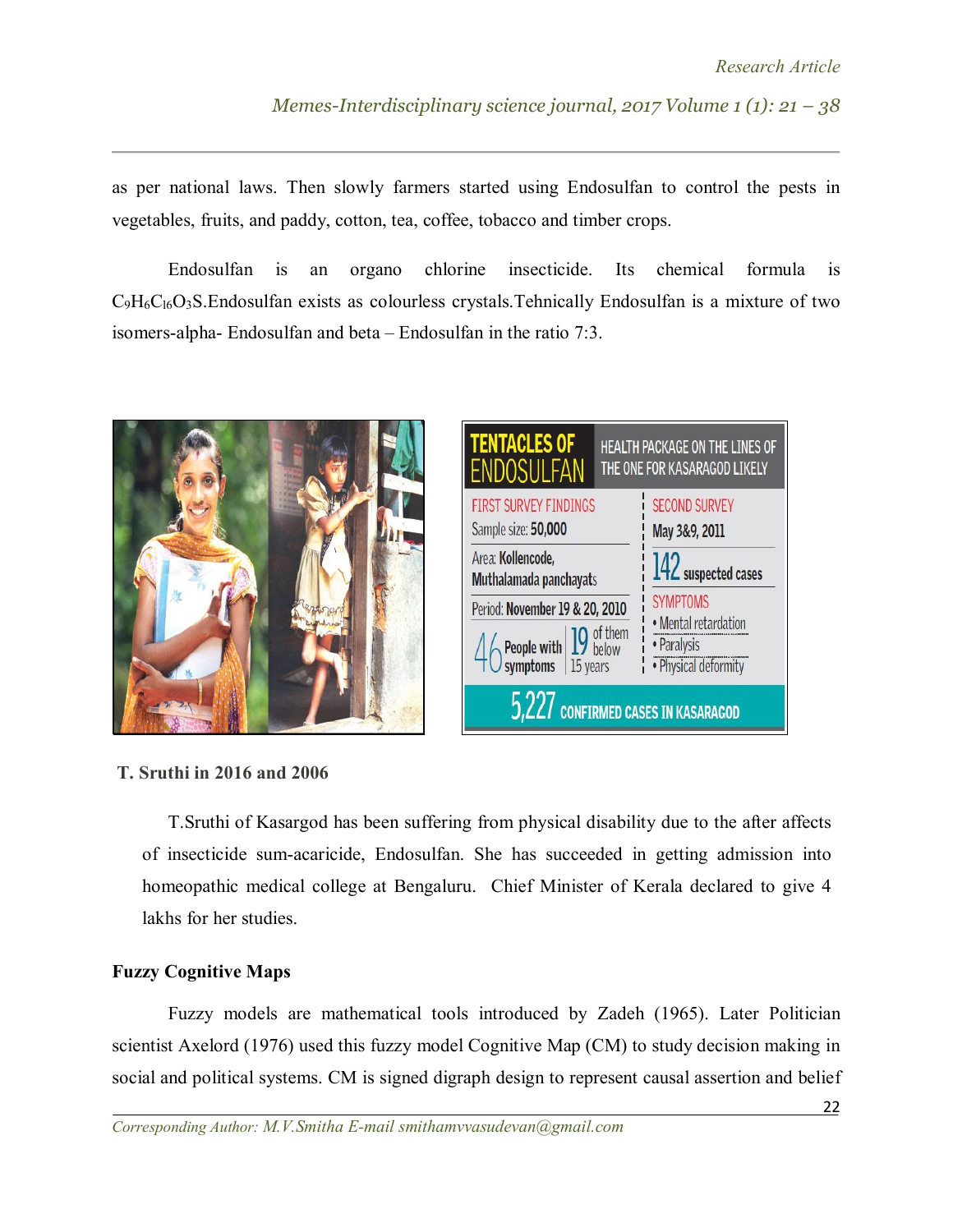system of a person (or group experts) with respect to a specific domain, and use that statement in order to analyze the effect of a certain choice on a particular objective. Bart Kosko (1986) proposed some models which extend the idea of Cognitive Map by allowing the concept to be represented linguistically with an associated fuzzy set. This model are well suited to get a clear representation of the knowledge to support decision making process and assist in the area of computational intelligence, which involves the application of soft computing methodologies even though the given inputs are vague, uncertain and even contradictory in nature.

In order to explain what a fuzzy cognitive map (FCM) means we need to explain the three words it is composed of. The last two (Cognitive Maps) refer to the theory upon which fuzzy cognitive mapping stems from. These two words on their own apparently define another discipline. The credit of the creation Cognitive Maps is quite rightly awarded to Edward Tolman back in 1948. Cognitive maps have been studied and used in various fields, such as psychology, education, archaeology, planning, geography, architecture, landscape architecture, urban planning and management. However, the theory of cognitive maps was fully developed from 1976 onwards. Thousands of articles and books have been written on this subject for the interested reader. Its main aim was and still is the representation of (causal) relationships among "concepts" also known as "factors" or "nodes". Concepts could be assigned values. Causal relationships between two concepts could be of three types: positive, negative or neutral. Increase in the value of a concept would yield a corresponding positive or negative increase at the concepts connected to it via relationships. The third word Fuzzy was introduced to cognitives maps in 1986 by Bart Kosko in a famous article in which he introduced the notion of fuzziness to cognitive maps and created the theory of Fuzzy Cognitive Maps (FCMs). More specifically Kosko introduced the notion of a "fuzzy weight" which in simple terms means that the relationship between two concepts, also called nodes, can take a value in the interval [-1,1]. Since then he is considered the "father" of cognitive mapping.

Even though IFCM is advancement of FCM it follows the foundation of FCM, it has a slight modification only in Algorithmic approaches. To derive an optimistic solution to the problem with an unsupervised data, the following steps to be followed: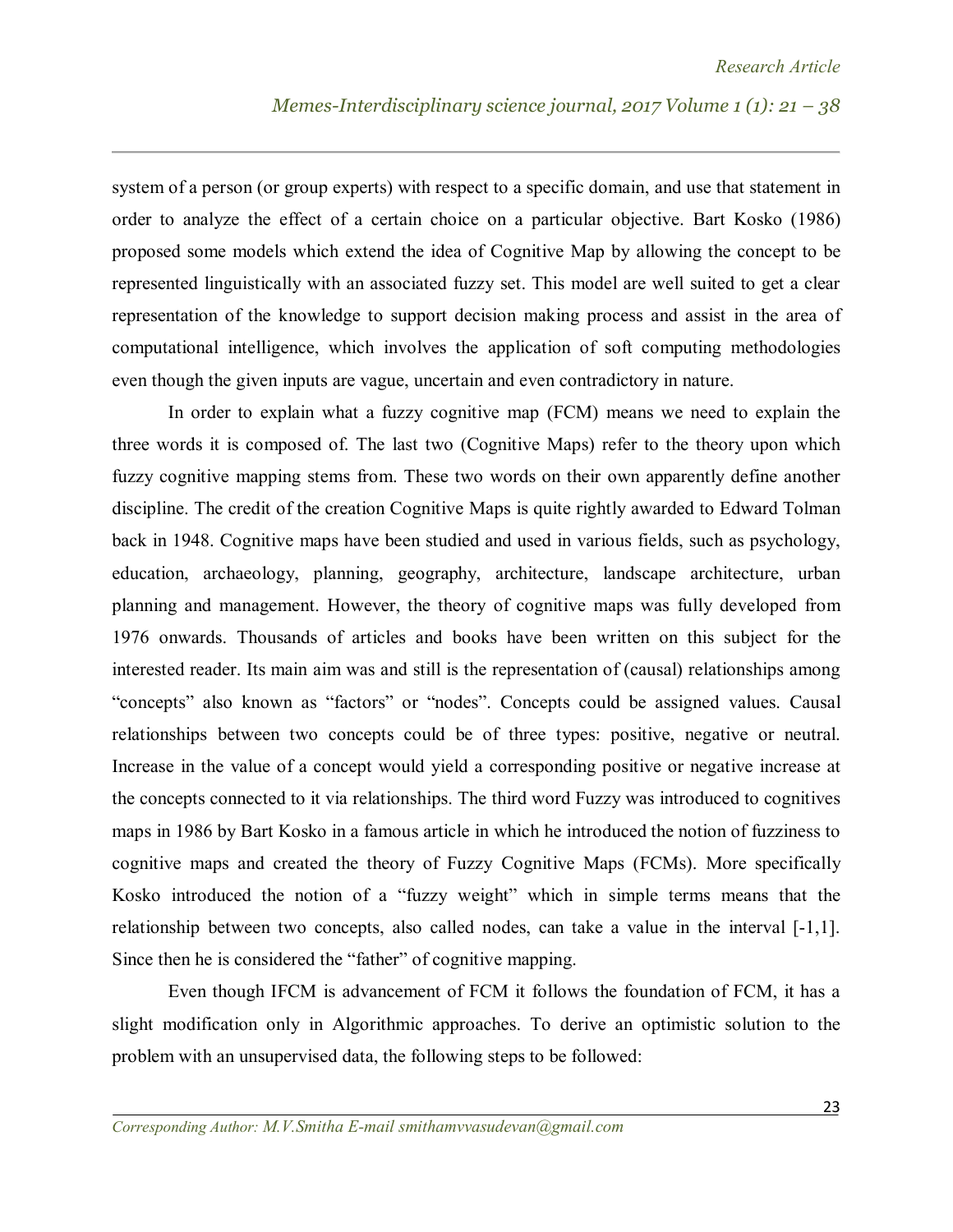### **Causes for Using Endosulfan in Agriculture by Induced Fuzzy Cognitive Maps (IFCM)**

### **Algorithmic Approach in IFCM**

**Step 1**: For the given model (problem), collect the unsupervised data that is in determinant factors called nodes.

**Step 2**: According to the expert opinion, draw the directed graph.

**Step 3**: Obtain the connection matrix, *M*, from the directed graph (FCM). Here the number of rows in the given matrix = number of steps to be performed.

**Step 4:** Consider the state vector  $P_1^i$  by assigning the first component of the vector to be 1 and the rest of the components as 0. Find  $P_1^i \times M$  and it is denoted by  $P_2$ 

**Step 5**: Now each component in the  $P_2$  vector is taken separately and product of the given Matrix is calculated. The vector which has maximum number of one's is found. The vector with maximum number of one's which occurs first is considered as  $O_2$ .

**Step 6**: Product of  $Q_2$  and M is calculated and it is modified by assigning 1 if the values of the entries are ≥1. Let the modified vector be  $Q_2$ <sup> $\mid$ </sup>

**Step 7**: Repeat step 5, till the same threshold value occurs twice. The value is considered as the fixed Point. The iteration gets terminated.

**Step 8**: Continue Step 1to 7 for all the state vectors and find hidden pattern.

#### **Selection of concepts as the causes for using Endosulfan**

 A sample survey of 101 people in Kerala (Palakkad and Kasargod) was conducted. They were interviewed using a questionnaire relevant to the topic. From the questionnaire the concepts for predicting the causes for using endosulfan in agriculture are determined.

#### **The following are the eleven concepts**: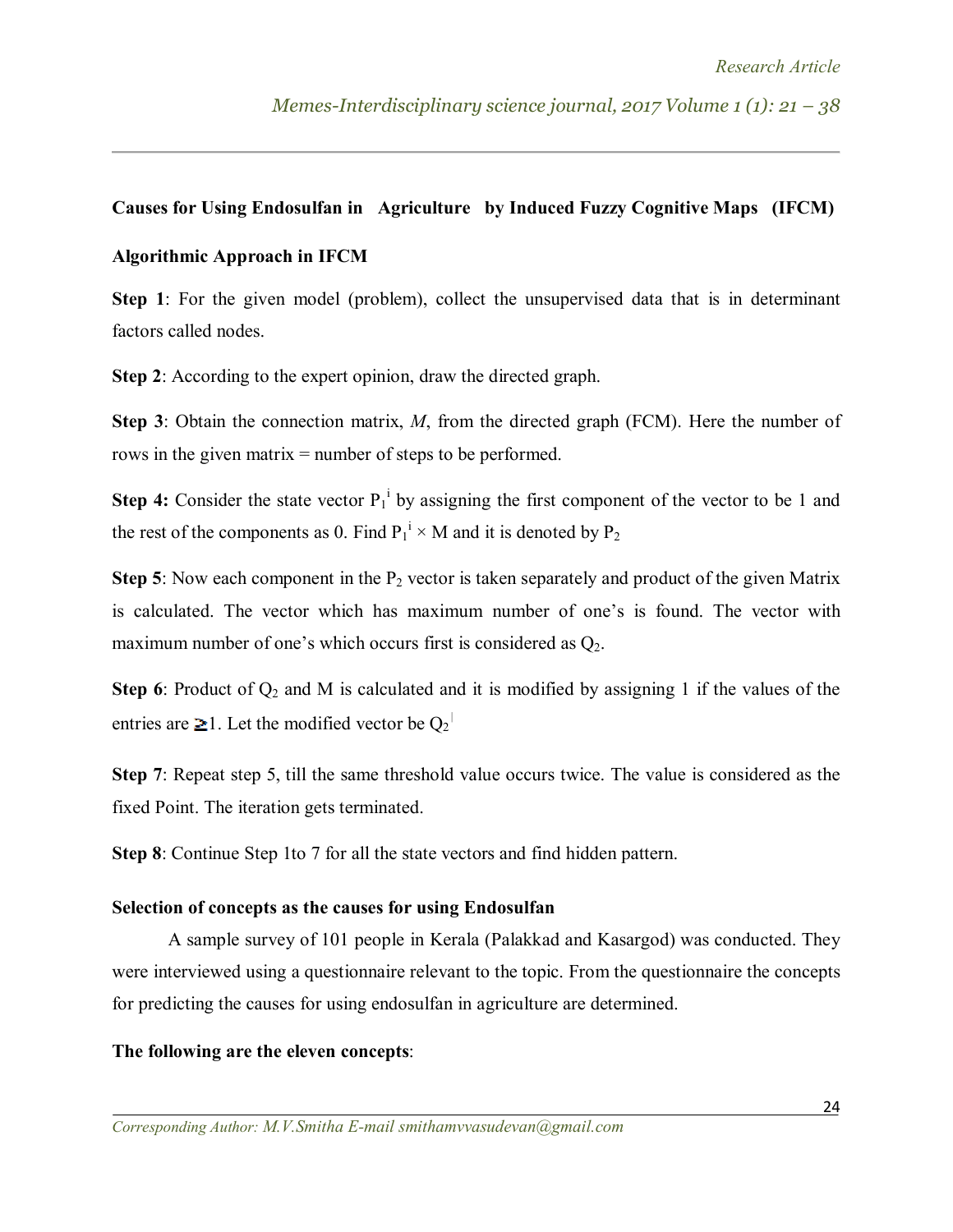- $C_1$  –Population Increase
- $C_2$  Increase in food productivity
- $C_3$  –Cheap cost of Endosulfan
- C<sup>4</sup> –Easy availability of Endosulfan
- $C<sub>5</sub>$  Better yield
- $C_6$  Need for pest control
- $C_7$  –Illiteracy
- C8-Un awareness on ill effects of Endosulfan
- C9-Less knowledge of any other non chemical alternative
- $C_{10}$ -Non involvement of social organizations
- C11- Indifference or negligence of Govternment with farmers

# **Justification for the concepts**

A justification is given for the eleven concepts taken for the study

# **C1: Population Increase**

Food production capacity is facing a number of ever growing challenges, including world population which is expected to grow nearly 7.4 billion. As the world population continues to grow geometrically, great pressure is being placed on land, water , energy and biological resources. We provide an adequate supply of food while maintaining the integrity of our ecosystem. In order to maintain the balance between population and food production, chemicals such as pesticides, antibiotics, hormones etc are used to boost production and ensure adequate food supply.

# **C2: Increase in food productivity**

In the current trend, arable land and population growth are inversely proportional and there in the necessity for higher food production from the limited arable land becomes inevitable. Pesticides are used for crop protection not only during the pre harvest stage but also post harvest stage as bugs, rodents, molds may harm the grains. The usage of pesticides at the post harvest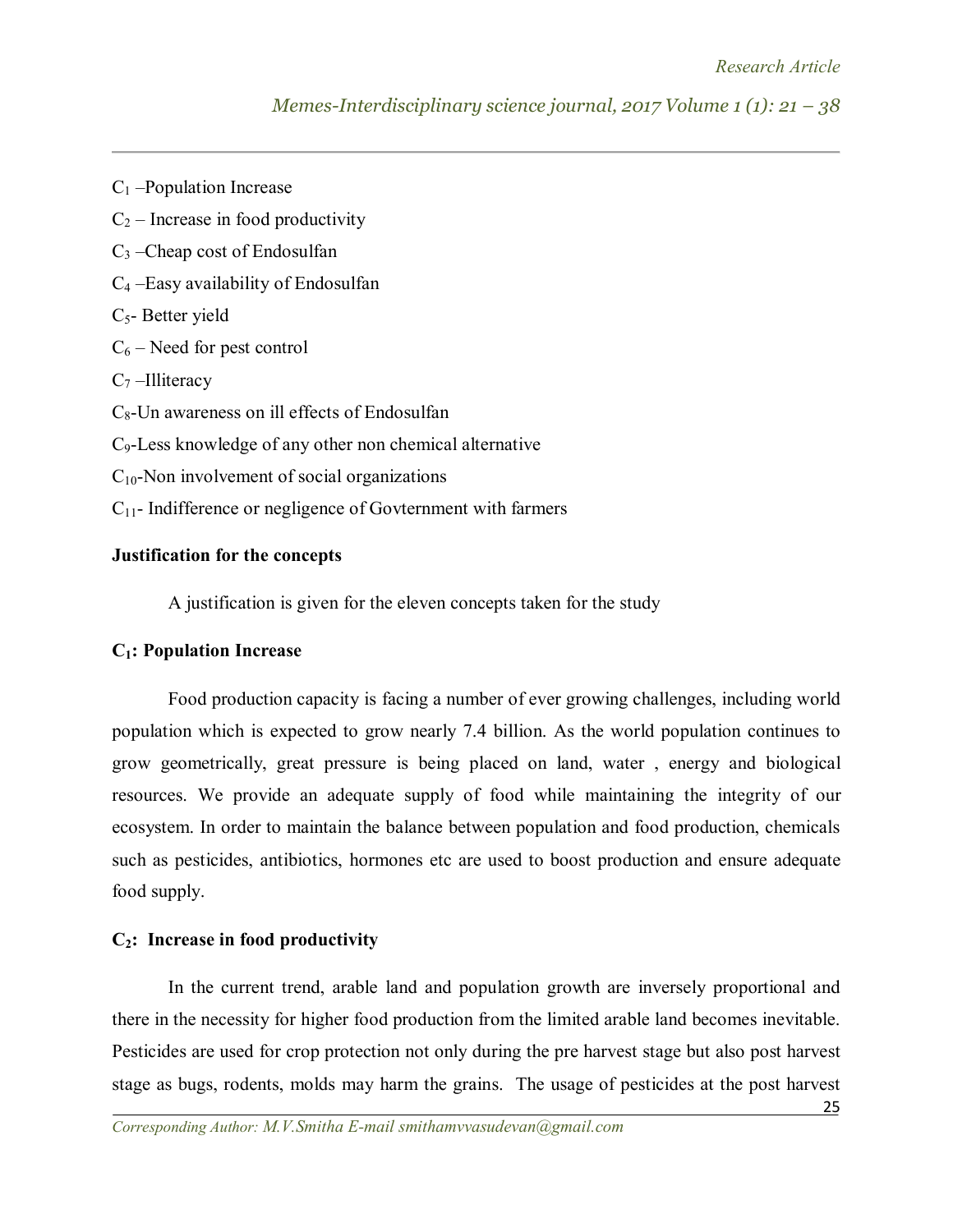stage helps in prolonging the life time of the stored product thus making it consumable over a larger duration of time. Products such as herbicides, insecticides and fungicides reduce crop losses both before and after harvest which in term increases crop yields.

#### **C3: Cheap cost of Endosulfan**

Endosulfan is a cheap pesticide costing around  $\overline{\epsilon}$  220 per liter against imidachloprid (its substitute) which posts about  $\overline{\epsilon}$  2000 per litre. The next cheapest alternative costs 10 times more. India is the worldest largest manufacturer and user of Endosulfan. Even though Government of India agreed to wind down the use of Endosulfan in 5 year, it seems to continue its use until a safer cost effective alternative is found. If Endosulfan gets banned it is going to have a deep irreversible impact on the Indian economy as the poor farmers will not be able to afford the expensive substitute for Endosulfan which is cheap as well as effective The highly toxic Endosulfan pesticide is banned in most of the countries, but still widely embraced by farmers in India. as the Govt. claims that there is no affordable alternative to this chemical, families are paying a high price.

#### **C4: Easy Availability of Endosulfan**

The easy availability of Endosulfan from across the border has contributed to this problem in this agriculture dominated area .The continued availability of Endosulfan is desirable for the production of cotton and various other crops because of its particular suitability for use and resistance management strategies Endosulfan is easily available in the Muthalamada area from across the borders; it is just 10 to 15 minutes journey to the neighbouring Tamilunadu. There is no proper mechanism to check smuggling of Endosulfan into Kerala.

#### **C5: Better yield**

How the heck humans are going to grow enough food to feed our teeming masses without wrecking the planet? There are two assumptions embedded in this question:

1) We are going to have trouble in growing enough food.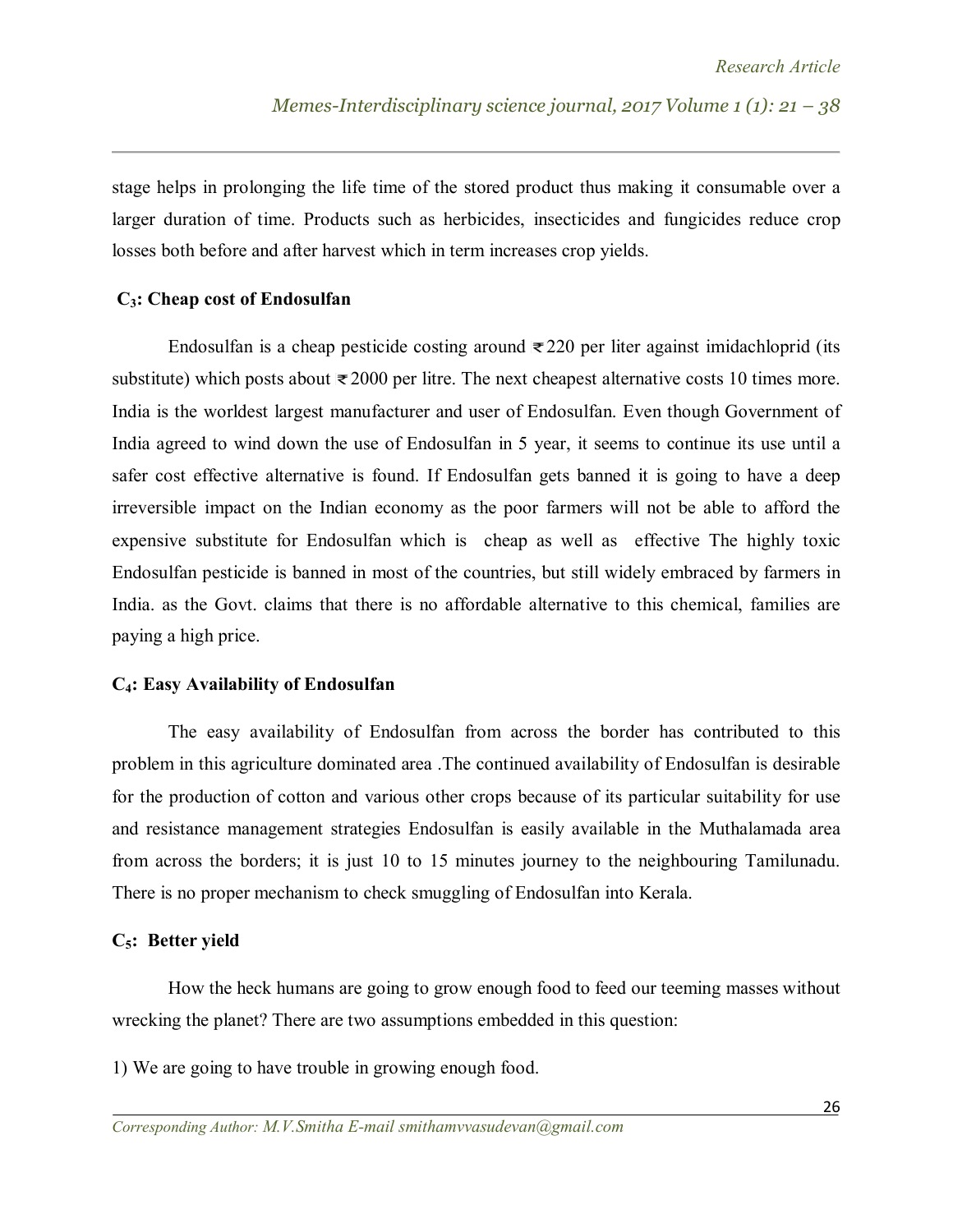2) We must race to keep food production to meet the requirements of the growing population. So the farmers and scientists are working to increase the yield.

#### **C6: Need for pest control**

Pest control refers to the regulation or management of a species defined as a pest, usually because it is perceived to be detrimental to a person's health, the ecology or the economy.

#### **C7: Illiteracy**

 Due to illiteracy people are unaware about the dangerous side effects of Endosulfan. Farmers remain uneducated of the precautionary methods which have to be followed before the use of this pesticide. These workers are unaware of disaster spread by Endosulfan. They are also unaware of the alternative bio or herbal pesticides which could be used as an alternative for Endosulfan. They are unaware about the legal regulations against the use of this deadly Endosulfan. Due to illiteracy, the pesticides are sprayed on trees with the nozzles of the pump directed skywards. This immediately affects the person who is engaged in spraying this chemical pesticide.

#### **C8: Un awareness on ill effects of Endosulfan**

 Most of the people are unaware of the ill effects of endosulfan. The most likely way for people to be exposed to Endosulfan is by consuming the food contaminated with it. Endosulfan has been found in some food products such as oils, fats and fruits and vegetable products. They are also exposed to low levels of Endosulfan by skin contact with contaminated soil or by smoking cigarettes which made from tobacco that has endosulfan residues on it. Workers breathe in the chemical while spraying the pesticides on crops. Accidental spills and releases to the environment are also possible sources of exposure to endosulfan. The most likely exposure to endosulfan for people living near hazardous waste sites is through physical contact with soils containing it. Drinking water from the open well which is left uncovered during the aerial spraying of Endosulfan.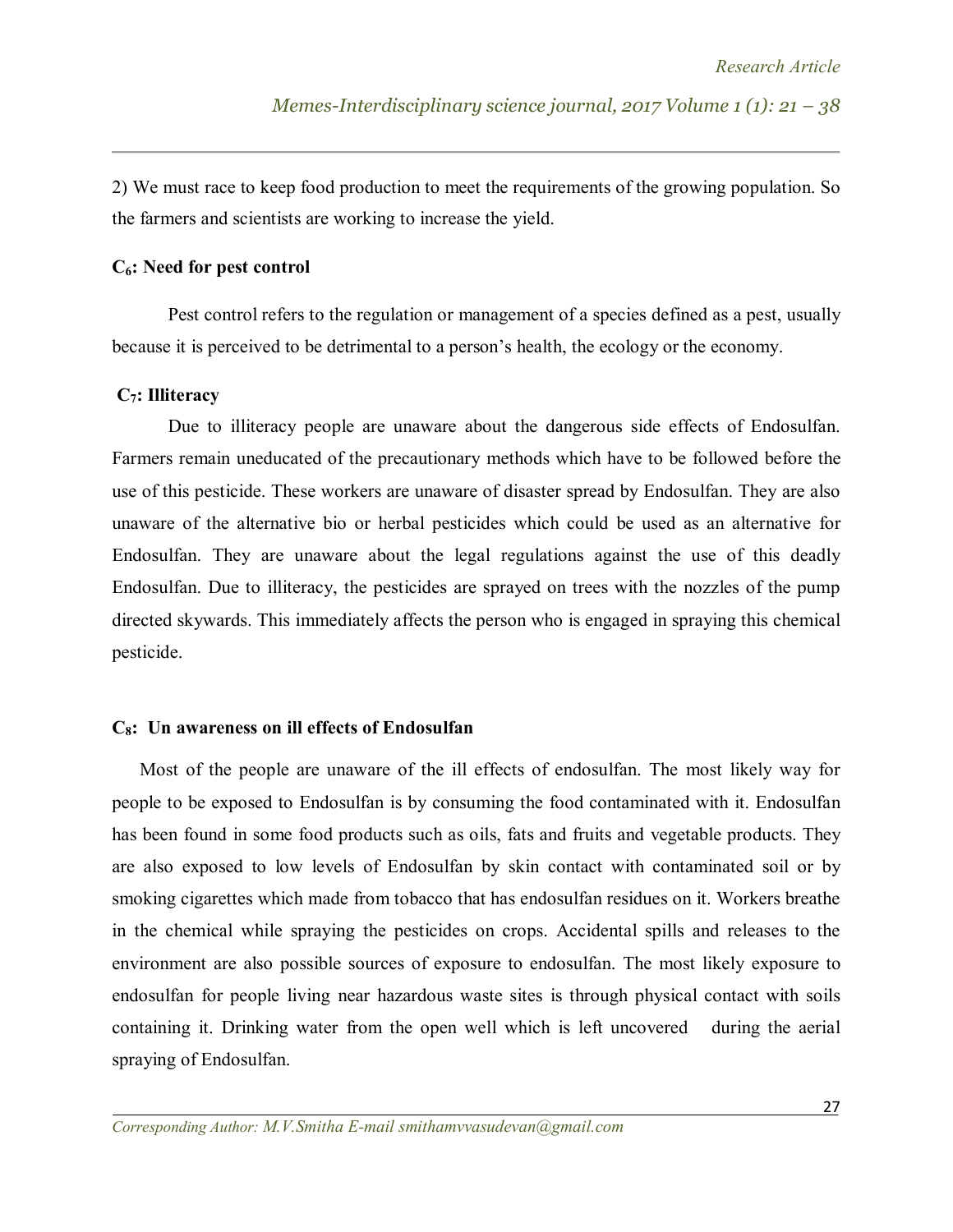#### **C9: Less knowledge of any other non chemical alternative**

Mostly farmers are not aware of the non chemical alternative methods like neem oil, chillies, garlic, cow urine and many other organic methods. The farmers are generally illiterates; they are not able to read about the latest technologies in organic farming. Only government should give them non chemical pesticides free of cost and encourage them. They must be motivated by radio and TV programmes to use organic manure and insecticides.

#### **C10: Non involvement of social organization**

Initially the NGO's organized local and international compare to create awareness and the ban Endosulfan which later turned into an inactive one. Such organizations can give awareness about the alternative non chemical pesticides which are available in that region and other parts of the world thereby eliminating the use of endosulfan.

#### **C11: Indifference or negligence of Govternment with farmers**

Government has to ban the production and use of Endosulfan but the Government has not yet done it. Actually Government is not taking that much interest to give awareness on farmers because most of these farmers are not their vote banks. The goal "Adopt Land and food without poisons" can be adopted for healthy survivial. Pressure Govt. to ratify the Stockholm Convention if it has not already done so and press for addition of endosulfan to the Stockholm Conventions List.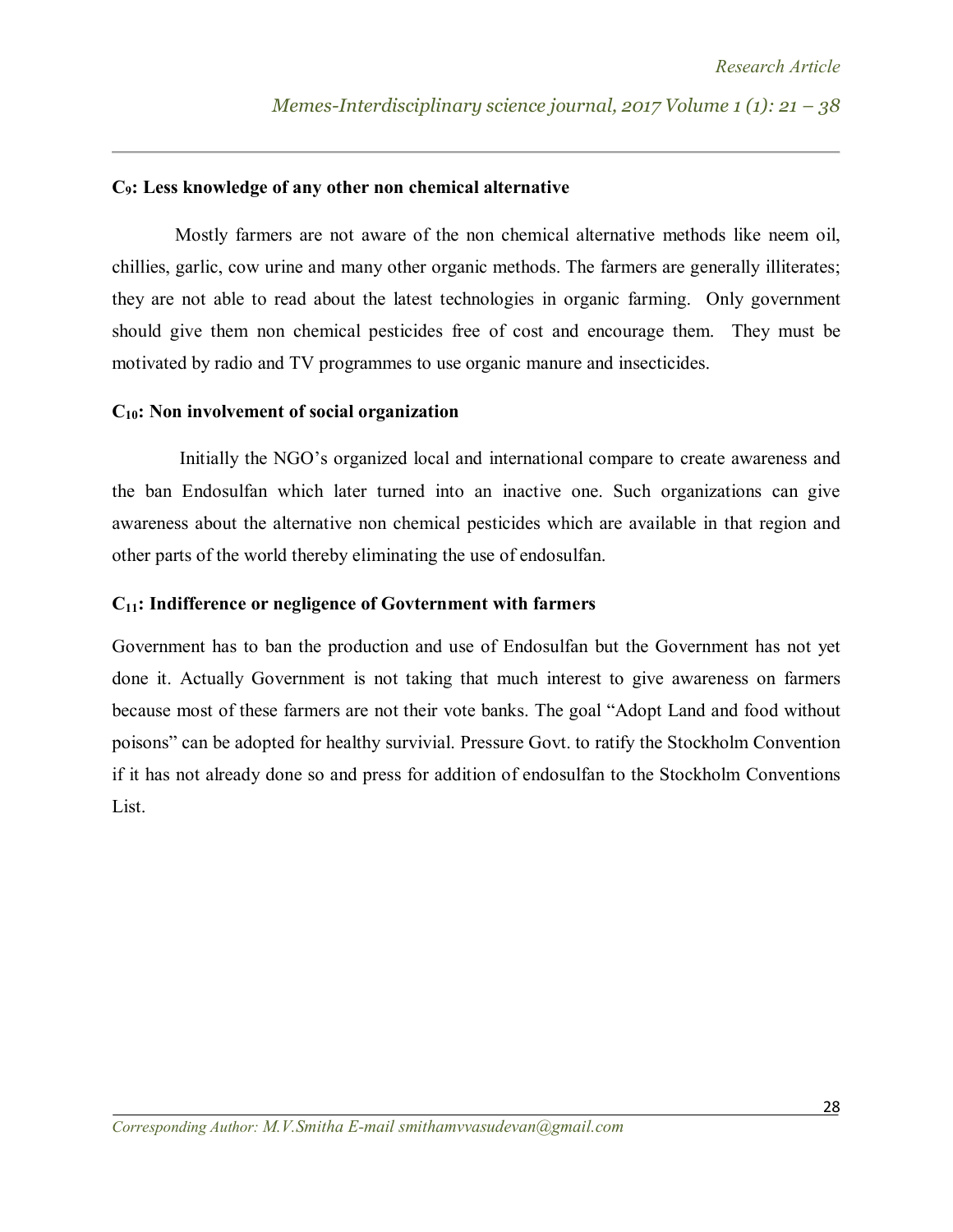# **5. Implementation of IFCM model to the study**

The following represents the connection graph of the above eleven concepts and its connection matrix given below

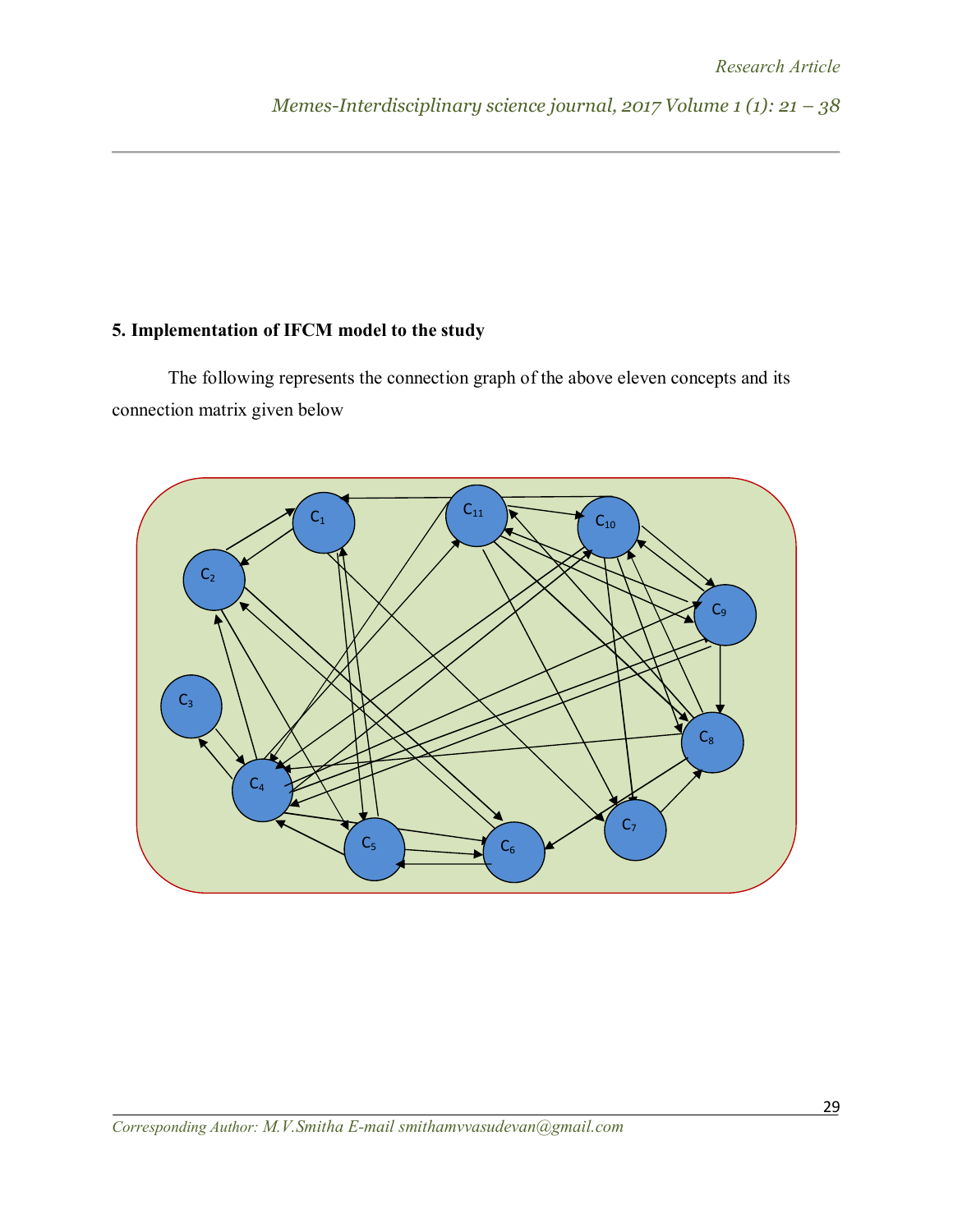|       |          |                  |                  |                          |                                                             |             | $C_1$ $C_2$ $C_3$ $C_4$ $C_5$ $C_6$ $C_7$ $C_8$ $C_9$ $C_{10}$ $C_{11}$ |                 |                  |                     |                  |
|-------|----------|------------------|------------------|--------------------------|-------------------------------------------------------------|-------------|-------------------------------------------------------------------------|-----------------|------------------|---------------------|------------------|
|       |          | $C_1 \neq 0$     |                  |                          |                                                             |             | $1 \t 0 \t 0 \t 1 \t 1 \t 1 \t 0 \t 0 \t 0 \t 0$                        |                 |                  |                     |                  |
|       |          |                  |                  |                          |                                                             |             | $C_2$ 1 0 0 0 1 1 0 0 0                                                 |                 |                  | $\mathbf{0}$        | $\boldsymbol{0}$ |
|       | $C_3$    |                  |                  |                          |                                                             |             | $\begin{matrix} 0 & 0 & 0 & 1 & 0 & 0 & 0 & 0 & 0 & 0 & 0 \end{matrix}$ |                 |                  |                     |                  |
| $M =$ | $C_4$    | $\overline{0}$   |                  |                          |                                                             |             | 1 1 0 0 1 0 0                                                           |                 |                  | $1 \quad 1 \quad 1$ |                  |
|       | $C_5$    |                  |                  |                          | $\begin{array}{cccccccc} 1 & 0 & 0 & 1 & 0 & 1 \end{array}$ |             | $\overline{0}$                                                          | $\overline{0}$  | $\overline{0}$   | $0 \qquad 0$        |                  |
|       | $C_6$    | $\boldsymbol{0}$ |                  |                          | $1 \quad 0 \quad 0 \quad 1 \quad 0$                         |             | $\overline{0}$                                                          | $\vert 0 \vert$ | $\boldsymbol{0}$ | $0\qquad 0$         |                  |
|       | $C_7$    | $\overline{0}$   | $\boldsymbol{0}$ |                          |                                                             |             | $0$ 0 0 0 0                                                             | $\mathbf{1}$    | 1                |                     | $0 \qquad 0$     |
|       | $C_8$    | $\boldsymbol{0}$ | $\boldsymbol{0}$ | $\overline{\phantom{0}}$ |                                                             |             | $1 \quad 0 \quad 1 \quad 0$                                             | $\overline{0}$  | $\overline{0}$   | $1 -$               | $\mathbf{1}$     |
|       | $C_9$ .  | $\boldsymbol{0}$ | $\boldsymbol{0}$ |                          | $0 \quad 1 \quad 0 \quad 0$                                 |             |                                                                         | $0 \t 1$        | $\mathbf{0}$     | $\mathbf{1}$        | $\mathbf{1}$     |
|       | $C_{10}$ | $\mathbf{1}$     | $\boldsymbol{0}$ | $\overline{\phantom{0}}$ |                                                             |             | $1 \quad 0 \quad 0 \quad 1$                                             | 1               | 1                | $\mathbf{0}$        | $\overline{0}$   |
|       | $C_{11}$ | $\boldsymbol{0}$ | $\boldsymbol{0}$ | $\boldsymbol{0}$         | $\mathbf{1}$                                                | $0\qquad 0$ | $\mathbf{1}$                                                            | $\mathbf{1}$    | $\mathbf{1}$     | $\boldsymbol{0}$    | $\boldsymbol{0}$ |

 As there are 11 concepts and IFCM model is very lengthy, only two trials are worked out manually. The rest are done using C++ computer program.

#### **5.1. Trial 1**

Consider  $P_1^8$  in the trial 1, by setting the concept  $C_8$  in ON state, that is the eighth component of the vector is set to be 1 and the rest are assigned to 0.

Then,  ${P_1}^8 = (0 \ 0 \ 0 \ 0 \ 0 \ 0 \ 0 \ 1 \ 0 \ 0 \ 0)$ 

Product of  $P_1^8$  and M is calculated.

 ${P_1}^8M=(0 \t0 \t0 \t1 \t0 \t1 \t0 \t0 \t0 \t1 \t1)=P_2$ 

*Corresponding Author: M.V.Smitha E-mail smithamvvasudevan@gmail.com*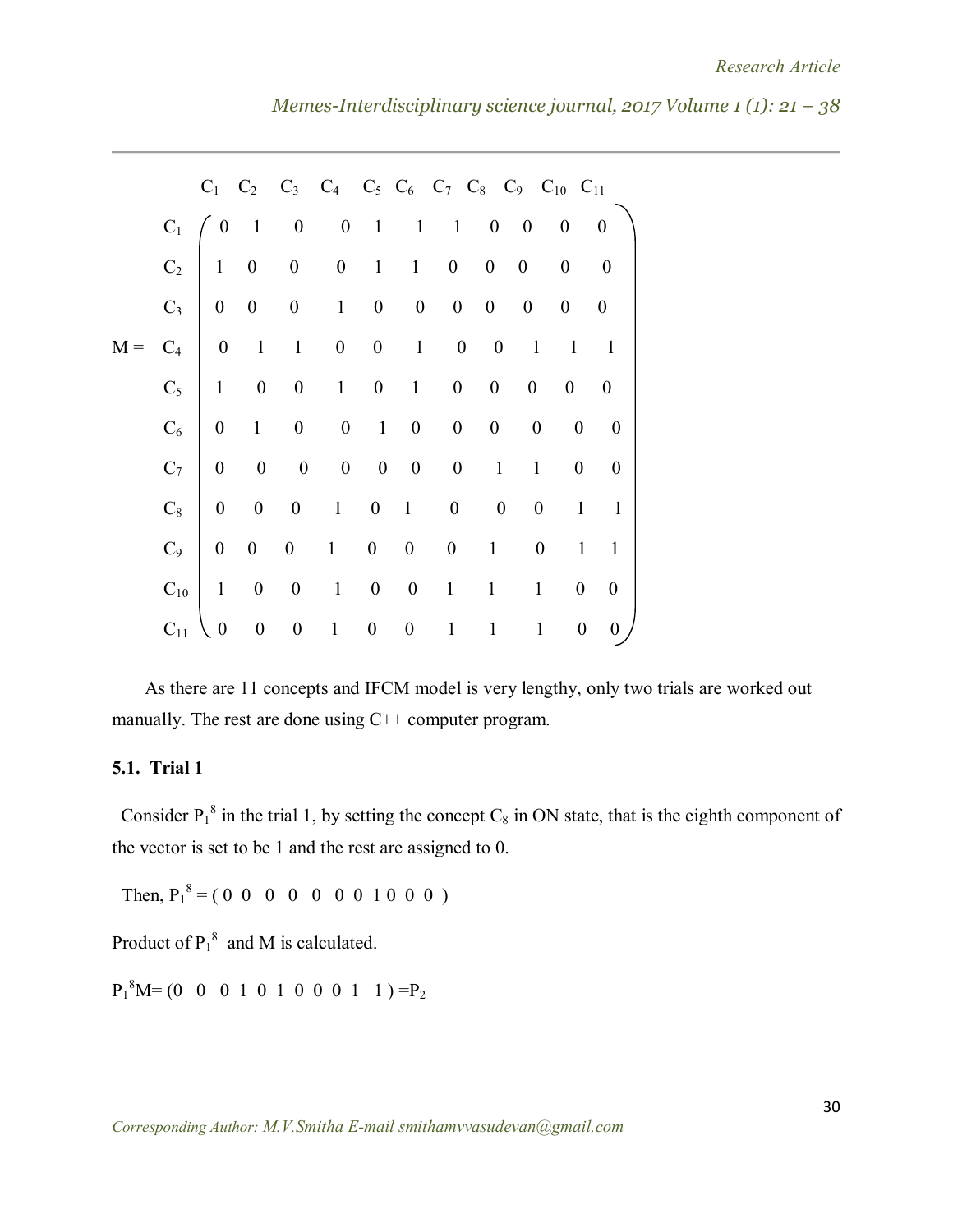Now as per Induced Fuzzy Cognitive Map methodology, each component in the  $P_2$ vector is taken separately and product of it with the given matrix is calculated. The vector which has the maximum number of one's occurring first is considered as  $Q_2$ 

 $P_2M \approx$ 

 $( 0 0 0 1 0 0 0 0 0 0 0)$  M=(0 1 1 0 0 1 0 0 1 1 1 ) = Q<sub>2</sub>

 $(0\ 0\ 0\ 0\ 0\ 1\ 0\ 0\ 0\ 0\ 0)$  M =  $(0\ 1\ 0\ 0\ 1\ 0\ 0\ 0\ 0\ 0\ 0)$ 

 $(0\ 0\ 0\ 0\ 0\ 0\ 0\ 0\ 0\ 1\ 0)$  M =  $(1\ 0\ 0\ 1\ 0\ 0\ 1\ 1\ 1\ 0\ 0)$ 

 $(0\ 0\ 0\ 0\ 0\ 0\ 0\ 0\ 0\ 0\ 1)$  M=  $(0\ 0\ 0\ 1\ 0\ 0\ 1\ 1\ 1\ 0\ 0)$ 

 $Q_2=(0 \ 1 \ 1 \ 0 \ 0 \ 1 \ 0 \ 0 \ 1 \ 1 \ 1) \neq P_2$ 

Product of  $Q_2$  and M is calculated and modified by assigning 1 if the values of the entries are  $\geq$ 1. Let the modified vector be  $Q_2$ <sup> $\vdash$ </sup>

 $Q_2M = (0 1 1 0 0 1 0 0 1 1 1)M = (2 2 1 4 2 2 2 3 3 2 2)$ 

 $\rightarrow$  (1 1 1 1 1 1 1 1 1 1 1)=  $Q_2$ <sup>|</sup>

 $Q_2$ <sup>|</sup> =(1 1 1 1 1 1 1 1 1 1 1 1)

Now each component in  $Q_2$ <sup> $\vert$ </sup> vector is taken separately and the product of it with the given matrix is calculated. The vector which has maximum number of 1s is found and is called  $R_3$ 

 $Q_2$ <sup>|</sup>M  $\approx$ 

 $(1\ 0\ 0\ 0\ 0\ 0\ 0\ 0\ 0\ 0\ 0\ 0)$ M= $(0\ 1\ 0\ 0\ 1\ 1\ 1\ 0\ 0\ 0\ 0)$  $(0 1 0 0 0 0 0 0 0 0 0)$ M= $(1 0 0 0 1 1 0 0 0 0)$ (0 0 1 0 0 0 0 0 0 0 0 )M= (0 0 0 1 0 0 0 0 0 0 0)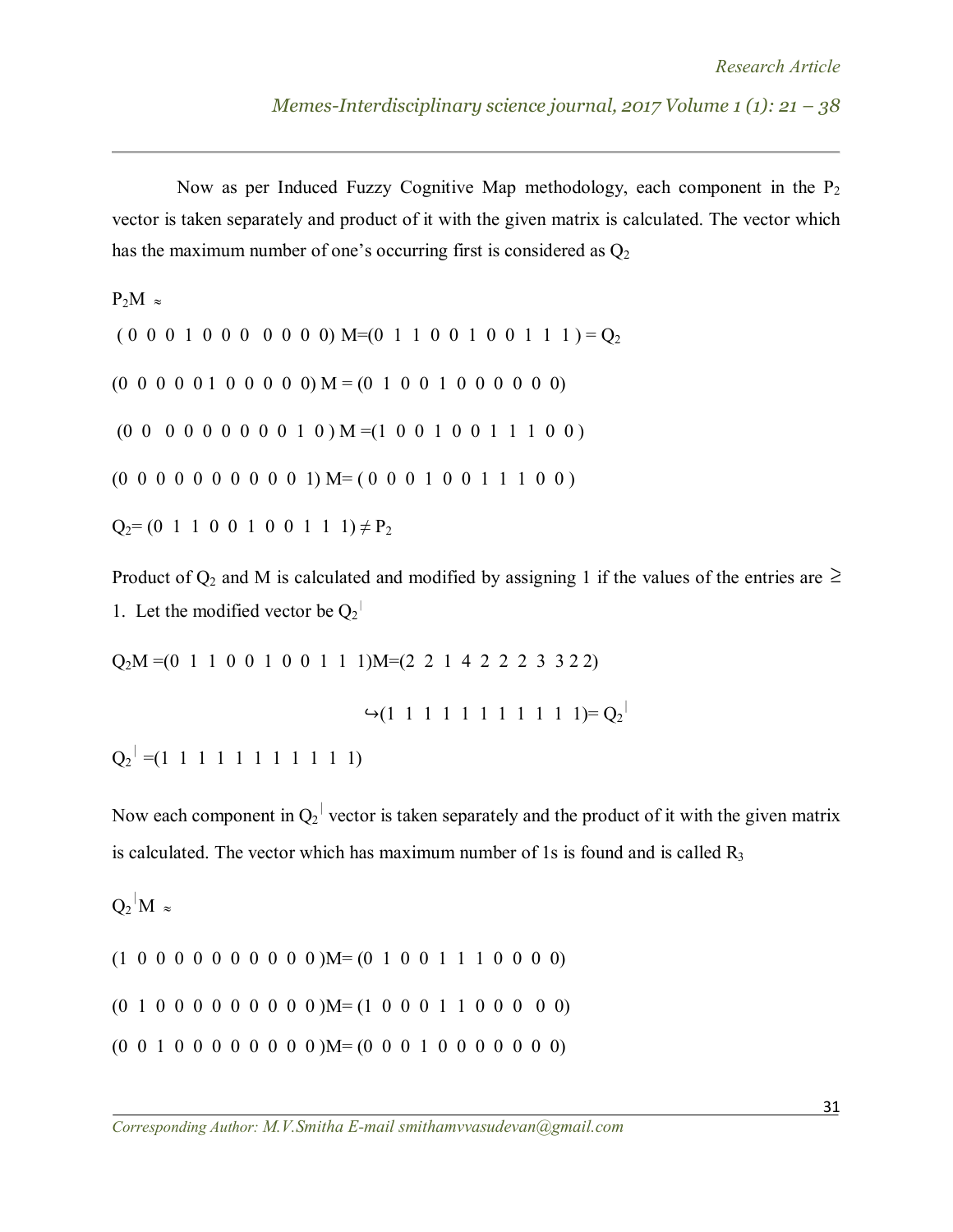```
(0\ 0\ 0\ 1\ 0\ 0\ 0\ 0\ 0\ 0\ 0\ 0)M=(0\ 1\ 1\ 0\ 0\ 1\ 0\ 0\ 1\ 1\ 1)=R<sub>3</sub>
(0\ 0\ 0\ 0\ 1\ 0\ 0\ 0\ 0\ 0\ 0)M=(1\ 0\ 0\ 1\ 0\ 1\ 0\ 0\ 0\ 0\ 0)(0\ 0\ 0\ 0\ 0\ 1\ 0\ 0\ 0\ 0\ 0) M= (0\ 1\ 0\ 0\ 1\ 0\ 0\ 0\ 0\ 0\ 0\ 0)(0 0 0 0 0 0 1 0 0 0 0 )M= (0 0 0 0 0 0 0 1 1 0 0)
(0\ 0\ 0\ 0\ 0\ 0\ 1\ 0\ 0\ 0)M=(0\ 0\ 0\ 1\ 0\ 1\ 0\ 0\ 0\ 1\ 1)(0\ 0\ 0\ 0\ 0\ 0\ 0\ 0\ 1\ 0\ 0\ 0\ 0\ 0\ 1\ 0\ 0\ 0\ 0\ 1\ 0\ 0\ 1\ 0\ 1\ 1)(0\ 0\ 0\ 0\ 0\ 0\ 0\ 0\ 0\ 1\ 0\ 0\ M=(1\ 0\ 0\ 1\ 0\ 0\ 1\ 1\ 1\ 0\ 0\ )(0\ 0\ 0\ 0\ 0\ 0\ 0\ 0\ 0\ 0\ 1) M= (0\ 0\ 0\ 1\ 0\ 0\ 1\ 1\ 1\ 0\ 0)R_3=(0 1 1 0 0 1 0 0 1 1 1) = Q_2
```
Here  $R_3=Q_2 = (0 \ 1 \ 1 \ 0 \ 0 \ 1 \ 0 \ 0 \ 1 \ 1 \ 1)$  Hence the fixed point is  $(0 \ 1 \ 1 \ 0 \ 0 \ 1 \ 0 \ 0 \ 1 \ 1 \ 1)$ .

The triggering pattern is  $C_8 \rightarrow C_4 \rightarrow C_4$ 

#### **5.2. Trial 2**

The calculation for Trial 2 is performed similar to the Trial 1. Consider  $P_1^4$  by setting  $C_4$ in ON state that is, assigning the fourth component of the vector to be 1 and the rest of the components as 0.

Let  $P_1^4 = (0 \ 0 \ 0 \ 1 \ 0 \ 0 \ 0 \ 0 \ 0 \ 0)$ 

 $P_1$ <sup>4</sup>M= (0 0 0 1 0 0 0 0 0 0)M = (0 1 1 0 0 1 0 0 1 1 1 )= $P_2$ 

Each component in  $P_2$  is taken separately and the product of the given matrix is calculated.

# $P_2M \approx$

 $(0 1 0 0 0 0 0 0 0 0 0)$  M =  $(1 0 0 0 1 1 0 0 0 0 0)$  $(0\ 0\ 1\ 0\ 0\ 0\ 0\ 0\ 0\ 0\ 0)$ M= $(0\ 0\ 0\ 1\ 0\ 0\ 0\ 0\ 0\ 0\ 0\ 0)$ ( 0 0 0 0 0 1 0 0 0 0 0)M=(0 1 0 0 1 0 0 0 0 0 0 )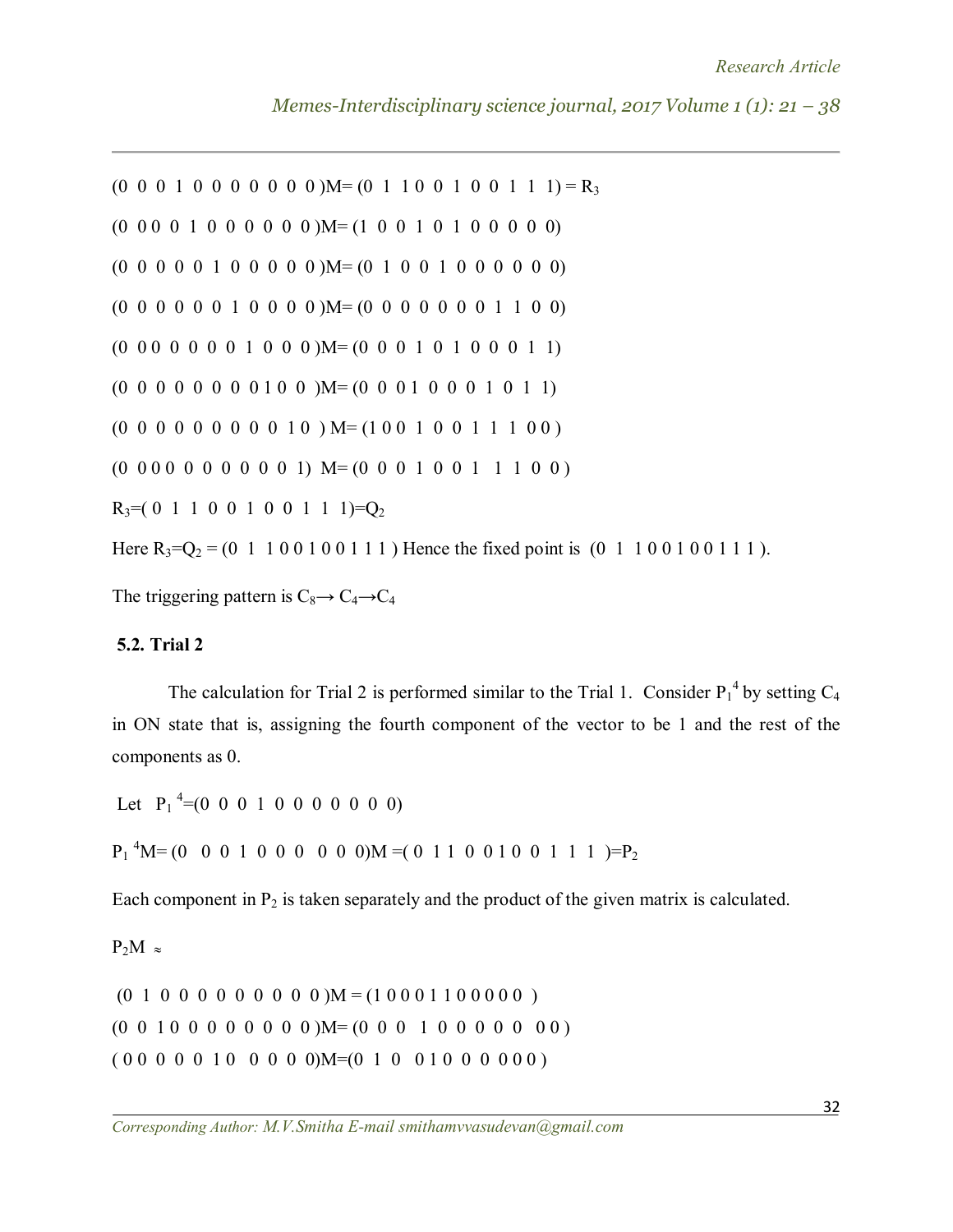$(0\ 0\ 0\ 0\ 0\ 0\ 0\ 0\ 1\ 0\ 0)$ M = $(0\ 0\ 0\ 1\ 0\ 0\ 0\ 1\ 0\ 1\ 1)$ 

 $(0\ 0\ 0\ 0\ 0\ 0\ 0\ 0\ 0\ 1\ 0\ )M = (1\ 0\ 0\ 1\ 0\ 0\ 1\ 1\ 1\ 0\ 0) = Q_2$ 

 $( 0 0 0 0 0 0 0 0 0 0 1 )$  M =  $( 0 0 0 1 0 0 1 1 1 0 0 )$ 

Now the vector with maximum number of 1's for the first time is  $Q_2$ .

 $Q_2 = (1 \ 0 \ 0 \ 1 \ 0 \ 0 \ 1 \ 1 \ 1 \ 0 \ 0) \neq P_2$ 

Then  $Q_2M$  is calculated and modified by assigning 1 if the values of the entries are  $\geq 1$ . Let the modified vector be  $Q_2^{\perp}$ 

 $Q_2M=(0\ 2\ 1\ 2\ 1\ 2\ 1\ 2\ 2\ 3\ 3\ 3) \hookrightarrow (0\ 1\ 1\ 1\ 1\ 1\ 1\ 1\ 1\ 1\ 1) = Q_2$  $Q_2$ <sup>|</sup> = (0 1 1 1 1 1 1 1 1 1 1 1)

Now each component in  $Q_2$  vector is taken separately and the product of it with the given matrix is calculated. The vector which has maximum number of 1s is found and is called  $R_3$ .

 $Q_2|M \approx$ 

 $(0 1 0 0 0 0 0 0 0 0 0)$   $M = (1 0 0 0 1 1 0 0 0 0 0)$  $(0\ 0\ 1\ 0\ 0\ 0\ 0\ 0\ 0\ 0\ 0)$ M= $(0\ 0\ 0\ 1\ 0\ 0\ 0\ 0\ 0\ 0\ 0\ 0)$  $(0\ 0\ 0\ 1\ 0\ 0\ 0\ 0\ 0\ 0\ 0\ 0)$ M= $(0\ 1\ 1\ 0\ 0\ 1\ 0\ 0\ 1\ 1\ 1)$ =R<sub>3</sub>. (0 0 0 0 1 0 0 0 0 0 0 )M= (1 0 0 1 0 1 0 0 0 0 0 ) ( 0 0 0 0 0 1 0 0 0 0 0)M=(0 1 0 0 1 0 0 0 0 0 0 ) (0 0 0 0 0 0 1 0 0 0 0 )M= (0 0 0 0 0 0 0 1 1 0 0 )  $(0\ 0\ 0\ 0\ 0\ 0\ 0\ 1\ 0\ 0\ 0)$ M = $(0\ 0\ 0\ 1\ 0\ 1\ 0\ 0\ 0\ 1\ 1)$  $(0\ 0\ 0\ 0\ 0\ 0\ 0\ 0\ 1\ 0\ 0)$  M =  $(0\ 0\ 0\ 1\ 0\ 0\ 0\ 1\ 0\ 1\ 1)$  $(0\ 0\ 0\ 0\ 0\ 0\ 0\ 0\ 0\ 1\ 0\ )$ M= $(1\ 0\ 0\ 1\ 0\ 0\ 1\ 1\ 1\ 0\ 0\ )$  $((0\ 0\ 0\ 0\ 0\ 0\ 0\ 0\ 0\ 0\ 1)$ M= $(0\ 0\ 0\ 1\ 0\ 0\ 1\ 1\ 1\ 0\ 0)$  $R_3 = (0 \t1 \t1 \t0 \t0 \t1 \t0 \t0 \t1 \t1 \t1)$ 

Here  $R_{3} \neq Q_2$ . So the iteration continues.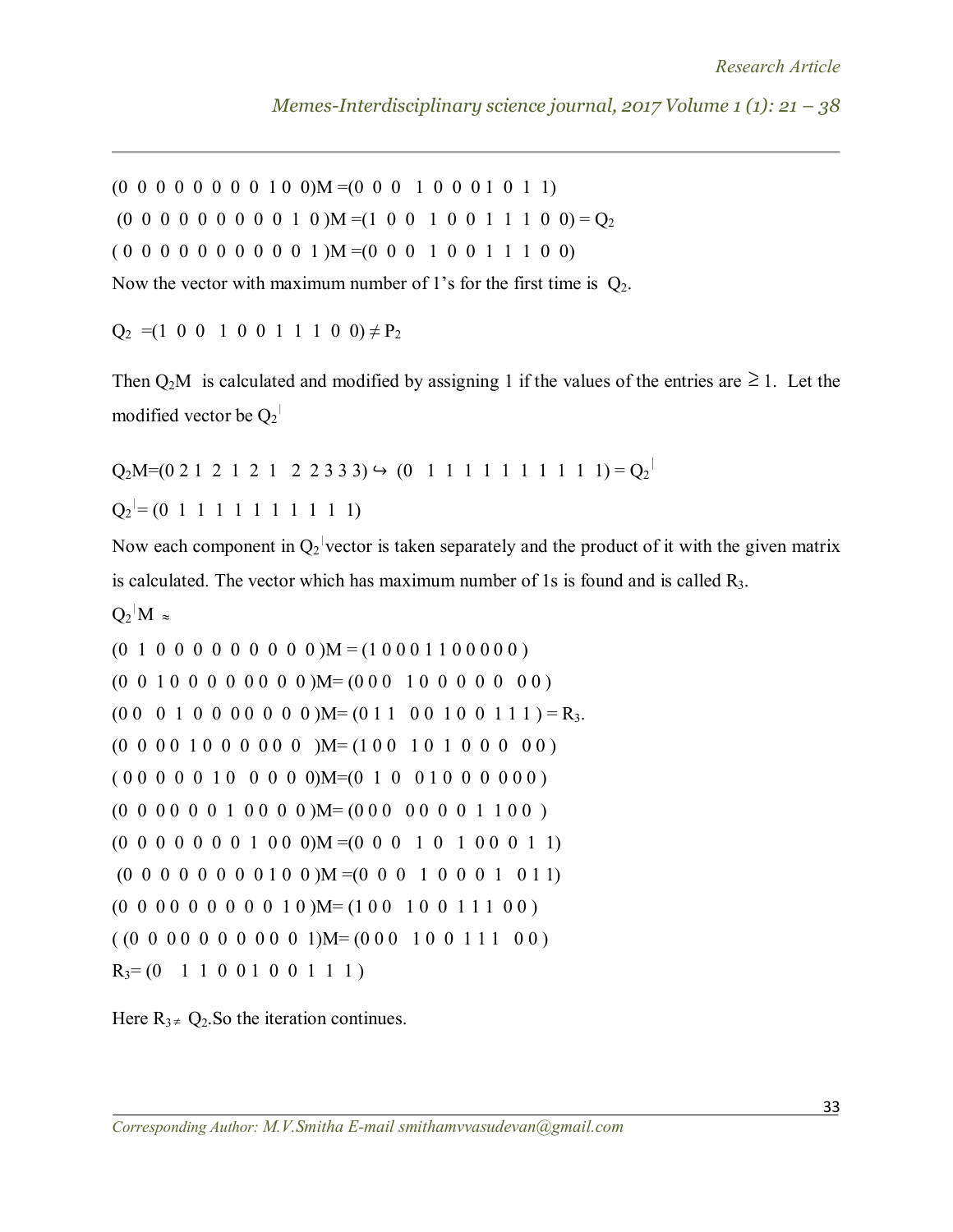Then R<sub>3</sub>M is calculated and modified by assigning 1 if the values of the entries are  $\geq 1$ . Let the modified vector be  $R_3$ <sup> $\vert$ </sup>

 $R_3M = (2 1 0 4 2 1 2 3 2 1 1)$   $\hookrightarrow$  (11011111111) =  $R_3$ <sup>1</sup>

 $R_3$ <sup>|</sup> =( 1 1 0 1 1 1 1 1 1 1 1)

Now each component in  $R_3$  vector is taken separately and the product of it with the given matrix is calculated. The vector which has maximum number of 1s is found and is called S4.

 $R_3$ <sup>|</sup>M  $\approx$ 

 $(1\ 0\ 0\ 0\ 0\ 0\ 0\ 0\ 0\ 0\ 0\ 0)$ M= $(0\ 1\ 0\ 0\ 1\ 1\ 1\ 0\ 0\ 0\ 0)$ .

 $(0 1 0 0 0 0 0 0 0 0 0)$   $M = (1 0 0 0 1 1 0 0 0 0 0)$ 

(0 0 0 1 0 0 0 0 0 0 0 )M= ( 0 1 1 0 0 1 0 0 1 1 1 )= S4.

```
( 0 0 0 0 1 0 0 0 0 0 0)M=( 1 0 0 1 0 1 0 0 0 0 0 )
(0 0 0 0 0 1 0 0 0 0 0 )M= (0 1 0 0 1 0 0 0 0 0 0 )
(0\ 0\ 0\ 0\ 0\ 0\ 1\ 0\ 0\ 0\ 0)M =(0\ 0\ 0\ 0\ 0\ 0\ 0\ 1\ 0\ 0)(0\ 0\ 0\ 0\ 0\ 0\ 0\ 1\ 0\ 0\ 0)M =(0\ 0\ 0\ 1\ 0\ 1\ 0\ 0\ 0\ 1\ 1)(0\ 0\ 0\ 0\ 0\ 0\ 0\ 1\ 0\ 0) M = (0\ 0\ 0\ 1\ 0\ 0\ 0\ 1\ 0\ 1\ 1)(0\ 0\ 0\ 0\ 0\ 0\ 0\ 0\ 0\ 1\ 0\ )M=(1\ 0\ 0\ 1\ 0\ 0\ 1\ 1\ 1\ 0\ 0\ )(0\ 0\ 0\ 0\ 0\ 0\ 0\ 0\ 0\ 0\ 1)M=(0\ 0\ 0\ 1\ 0\ 0\ 1\ 1\ 1\ 0\ 0)
```
Here  $S_4 = R_{3=} (0 1 1 0 0 1 0 0 1 1 1)$ 

Hence the fixed point  $(0 1 1 0 0 1 0 0 1 1 1)$  is obtained when the same threshold value occurs twice. The iteration gets terminated. Here the triggering pattern is  $C_4 \rightarrow C_{10} \rightarrow C_4 \rightarrow C_4$ 

*Corresponding Author: M.V.Smitha E-mail smithamvvasudevan@gmail.com*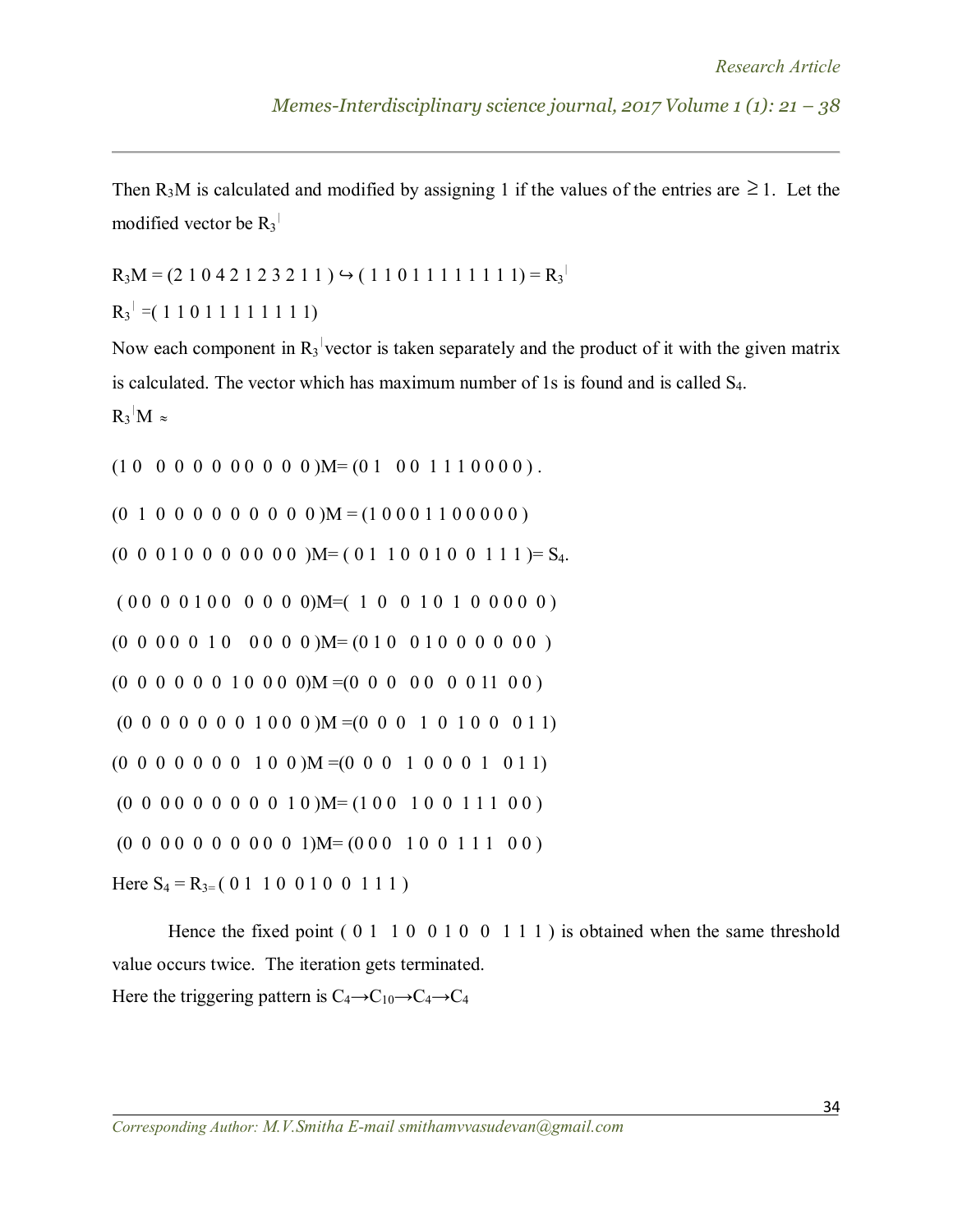Using a C++ Computer Program used to find out the triggering patterns when other attributes are kept in ON state are found out. The following table gives the triggering patterns for each concept.

| <b>Number</b> | <b>Attribute ON State</b>          | <b>Triggering Pattern</b>                                |
|---------------|------------------------------------|----------------------------------------------------------|
| Concept1      | $C_1$ : (1 0 0 0 0 0 0 0 0 0 0 )   | $C_1 \rightarrow C_2 \rightarrow C_4 \rightarrow C_4$    |
| Concept 2     | $C_2$ : (0 1 0 0 0 0 0 0 0 0 0)    | $C_2 \rightarrow C_1 \rightarrow C_4 \rightarrow C_4$    |
| Concept 3     | $C_3$ : (0 0 1 0 0 0 0 0 0 0 0 0)  | $C_3 \rightarrow C_4 \rightarrow C_4$                    |
| Concept 4     | $C_4$ : (0 0 0 1 0 0 0 0 0 0 0)    | $C_4 \rightarrow C_{10} \rightarrow C_4 \rightarrow C_4$ |
| Concept 5     | $C_5$ : (0 0 0 0 1 0 0 0 0 0 0 )   | $C_5 \rightarrow C_4 \rightarrow C_4$                    |
| Concept 6     | $C_6$ : (0 0 0 0 0 1 0 0 0 0 0 )   | $C_6 \rightarrow C_2 \rightarrow C_4 \rightarrow C_4$    |
| Concept 7     | $C_7$ : (0 0 0 0 0 0 1 0 0 0 0 )   | $C_7 \rightarrow C_9 \rightarrow C_4 \rightarrow C_4$    |
| Concept 8     | $C_8$ : (00000001000)              | $C_8 \rightarrow C_4 \rightarrow C_4$                    |
| Concept 9     | $C_{9}$ (00000000100)              | $C_9 \rightarrow C_4 \rightarrow C_4$                    |
| Concept 10    | $C_{10}$ : (0 0 0 0 0 0 0 0 0 1 0) | $C_{10} \rightarrow C_4 \rightarrow C_4$                 |
| Concept 11    | $C_{11}$ : (00000000001)           | $C_{11} \rightarrow C_4 \rightarrow C_4$                 |

Merging all these induced graphs on a single graph, the following graph is obtained



*Corresponding Author: M.V.Smitha E-mail smithamvvasudevan@gmail.com*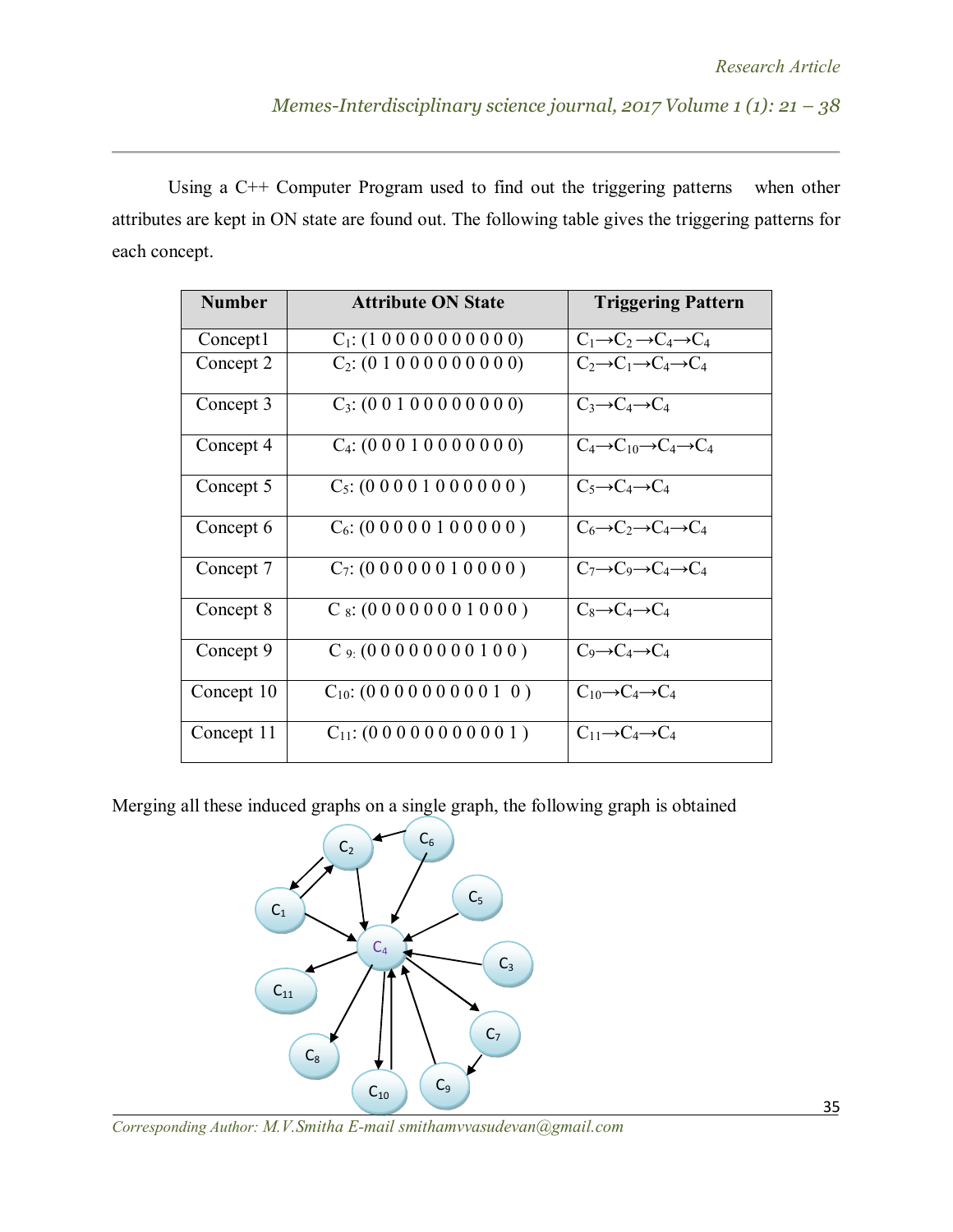#### **Conclusion**

### **From the results the conclusions arrived are:**

1. All the concepts get the same fixed point (0 1 1 0 0 1 0 0 1 1 1) which is the vector corresponding to the concept  $C_4$ . The triggering pattern of all the concepts in the above table and graph also reveal that  $C_4$  – *easy availability of Endosulfan* is the terminal node. If any one of causes is switched on to ON state, C4 goes ON State. Hence "*easy availability of Endosulfan* is the cause related to all the causes.

2. The limit point corresponding to  $C_4$  (0 1 1 0 0 1 0 0 1 1 1) highlights that attribute  $C_2$ ,  $C_3$ ,  $C_6$ ,  $C_9, C_{10}$ , and  $C_{11}$  (i.e the concepts corresponding to 1 in the vector  $C_4$ ). Which seem to be the major causes for using Endosulfan in agriculture. Hence the conclusion arrived in this model is that the major causes for using Endosulfan are:

 $C_2$  – Increase in food productivity

 $C_3$  –Cheap cost of endosulfan  $C_6$  – Need for pest control C9-Less knowledge of any other non chemical alternative  $C_{10}$ -Non involvement of social organizations  $C_{11}$ - Government indifference or negligence with farmers

3. The triggering pattern shows that:

- i.  $C_1 \& C_2$  are related i.e population increase gives rise to increase in food productivity.
- ii  $C_4 \rightarrow C_10 \rightarrow C_4 \rightarrow C_4$ . reveals that  $C_10$   *non involvement of social organization* plays the role of intermediary node.
- iii The relation of  $C_6$  &  $C_2$  implies that pest control is needed to improve the food productivity.
- iv.  $C_7$  &  $C_9$  are connected i.e illiteracy is the major cause for having poor knowledge of any other non chemical alternatives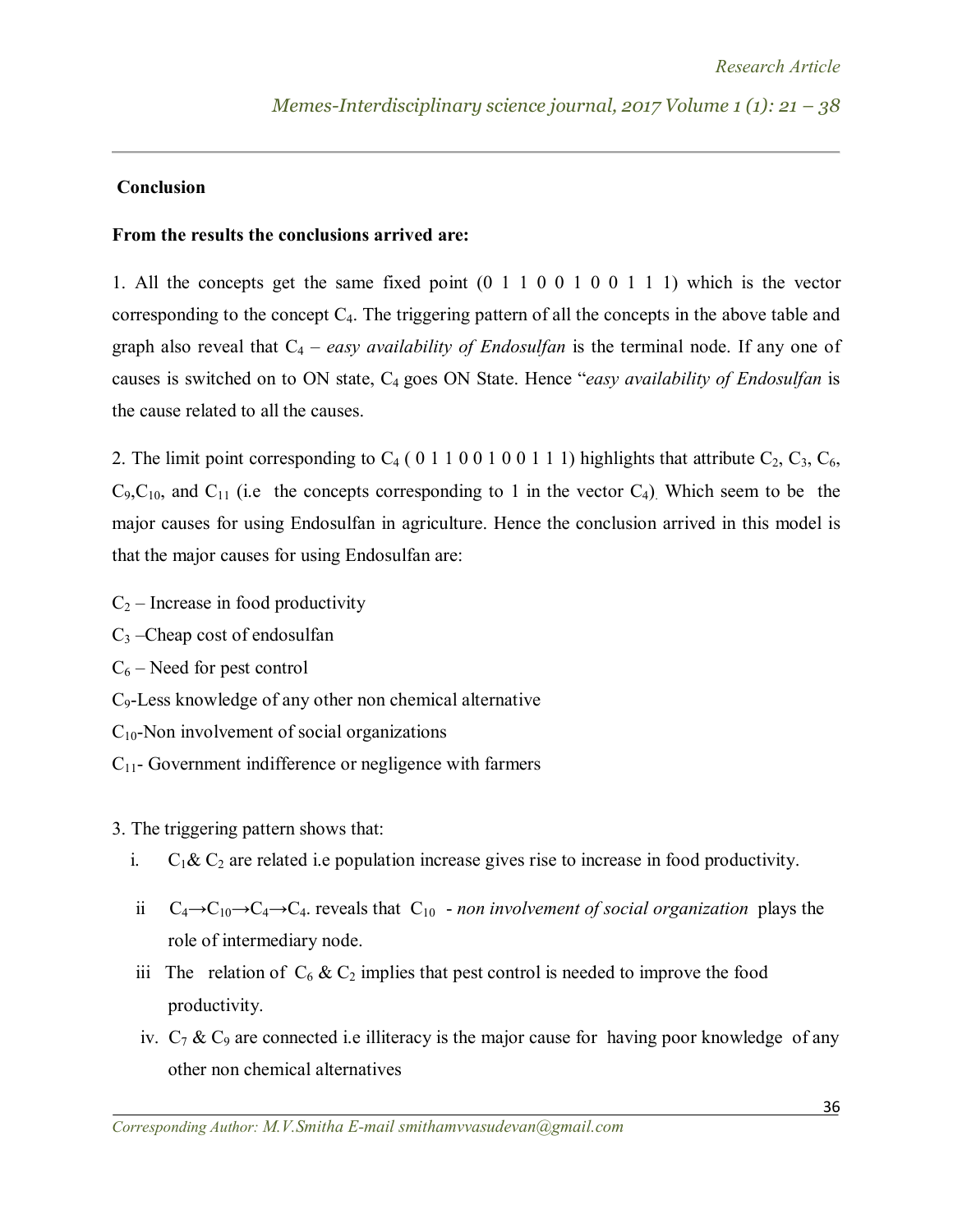The following **remedial measures** are suggested:

- i. Population increase must be controlled
- ii. To increase food productivity, alternative, preventive, and curative non chemical pest controlled methods should be applied
- iii. Integrated Pest Management (IPM) strategies are to be followed
- iv. As illiteracy plays an important role in using Endosulfan, farmers must be educated to adopt alternative non chemical pesticides and organic farming.
- v. Educated younger generation has to enter into agriculture to make a co operative farming with the latest methods of agriculture along with using insecticides derived from natural plant extracts

# **References**

1. Anon, (2003) "ENDOSULFAN" A Fact Sheet and Answers to Common Question. Pesticide News No.60 the Journal of Pesticide Action Network UK. Quarterly) P19

2. Axelrod,R (1976.) Structure of decision.The cognitive maps of political elites. Princeton University

3. EJF (2002) End of the road for Endosulfan. A call for action against a dangerous pesticide.Environmental Justice Foundation, London, UK.

4. Kosko, B., (1986). January, "Fuzzy Cognitive Maps", *International journal of man-machine studies*, pp.62-75

5. Lotfi, A. Zadeh.(1965), "Fuzzy Sets", Information and Control, 8, 139-146.

6. Ponnivalavan.K .,Pathinathan.T (2013), The Study of Symptoms of Tuberculosis Using Induced Fuzzy Coginitive Maps (IFCMS) , Indo-Bhutan International Conference On Gross National Happiness Vol 02 , pp 237-241